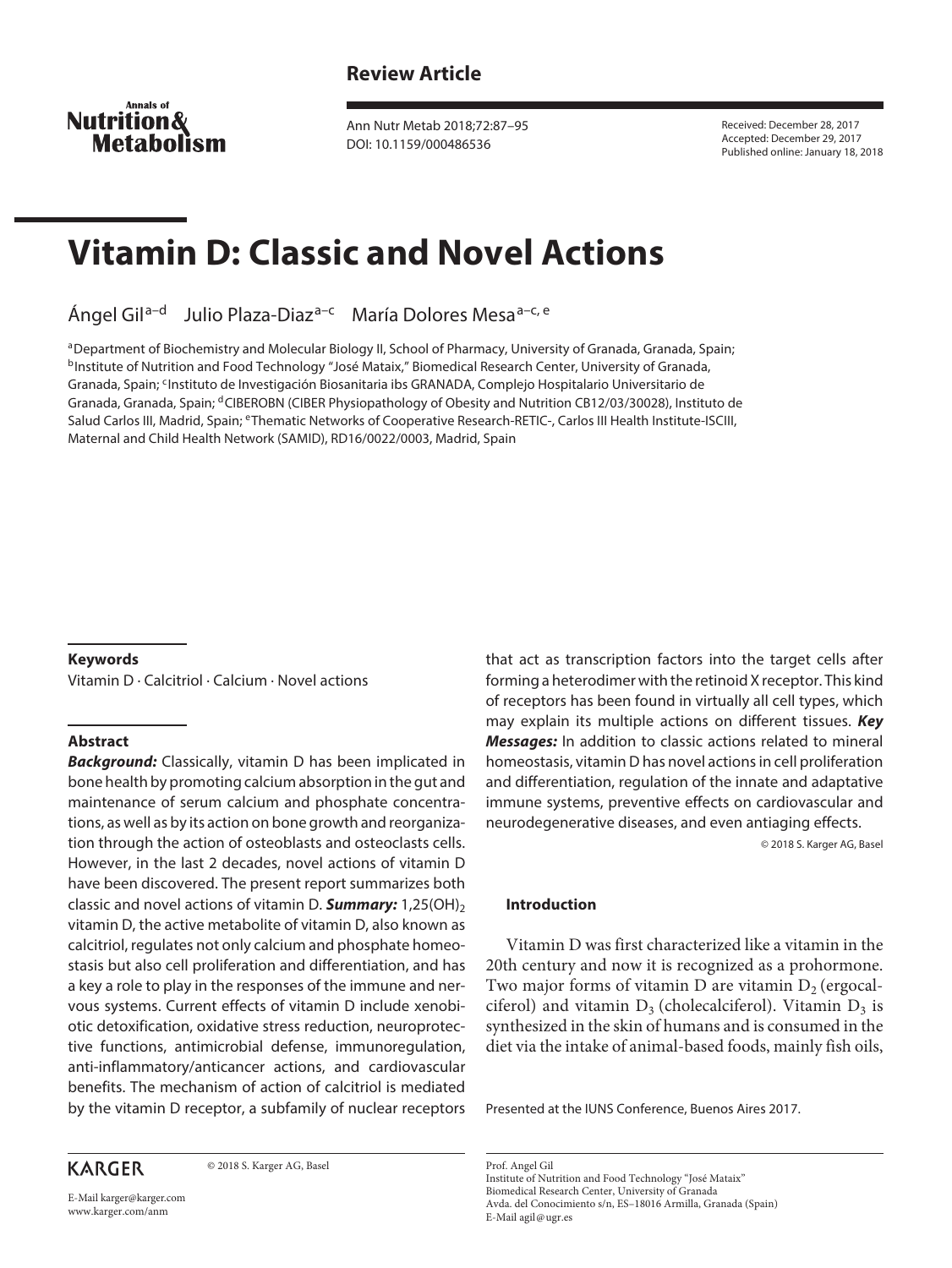

**Fig. 1.** Vitamin D forms, photobiosynthesis, and activation.

whereas vitamin  $D_2$  is derived from plant sources, is not largely human-made, and added to foods [1]. Vitamins  $D_2$  and  $D_3$  forms differ only in their side chain structure (Fig. 1). The differences do not affect metabolism (i.e., activation), and both forms have the prohormone function.

# **Vitamin D Absorption and Photobiogenesis**

Vitamin D obtained from sun exposure, food, and supplements is biologically inactive (either the vitamin  $D_2$  or  $D_3$ ) and must undergo activation through 2 consecutive enzymatic hydroxylation reactions occurring in the liver and kidney (Fig. 1).

Dietary vitamin D (either vitamin  $D_2$  or  $D_3$ ) is usually absorbed at the small intestine with other dietary fats [2]. The presence of fats in the lumen triggers bile acids release, which initiate emulsification and support the formation of lipid-containing micelles, which diffuse into enterocytes [3]. Once absorbed, exogenous vitamin D is packaged into chylomicrons, and thus is transported to the liver. A fraction of the vitamin D contained in the chylomicron can be taken up by adipose tissue and skeletal muscle [4]. Once remnant chylomicrons reach the liver, a specific carrier protein, the vitamin D binding protein (DBP) makes it possible for them to enter the hepatocytes and later facilitates their transport to different tissues that need them. Endogenously, vitamin  $D_3$  can be photosynthesized in the skin.

7-Dehydrocholesterol (provitamin  $D_3$ ) is converted to the previtamin  $D_3$  form (precalciferol) following its exposure to ultraviolet B (UVB) radiation [1]. Subsequently, it can suffer a thermal isomerization to vitamin  $D_3$  in the epidermis (Fig. 1). Alternatively, previtamin  $D_3$  may be photoconverted to nonactive forms, such as tachysterol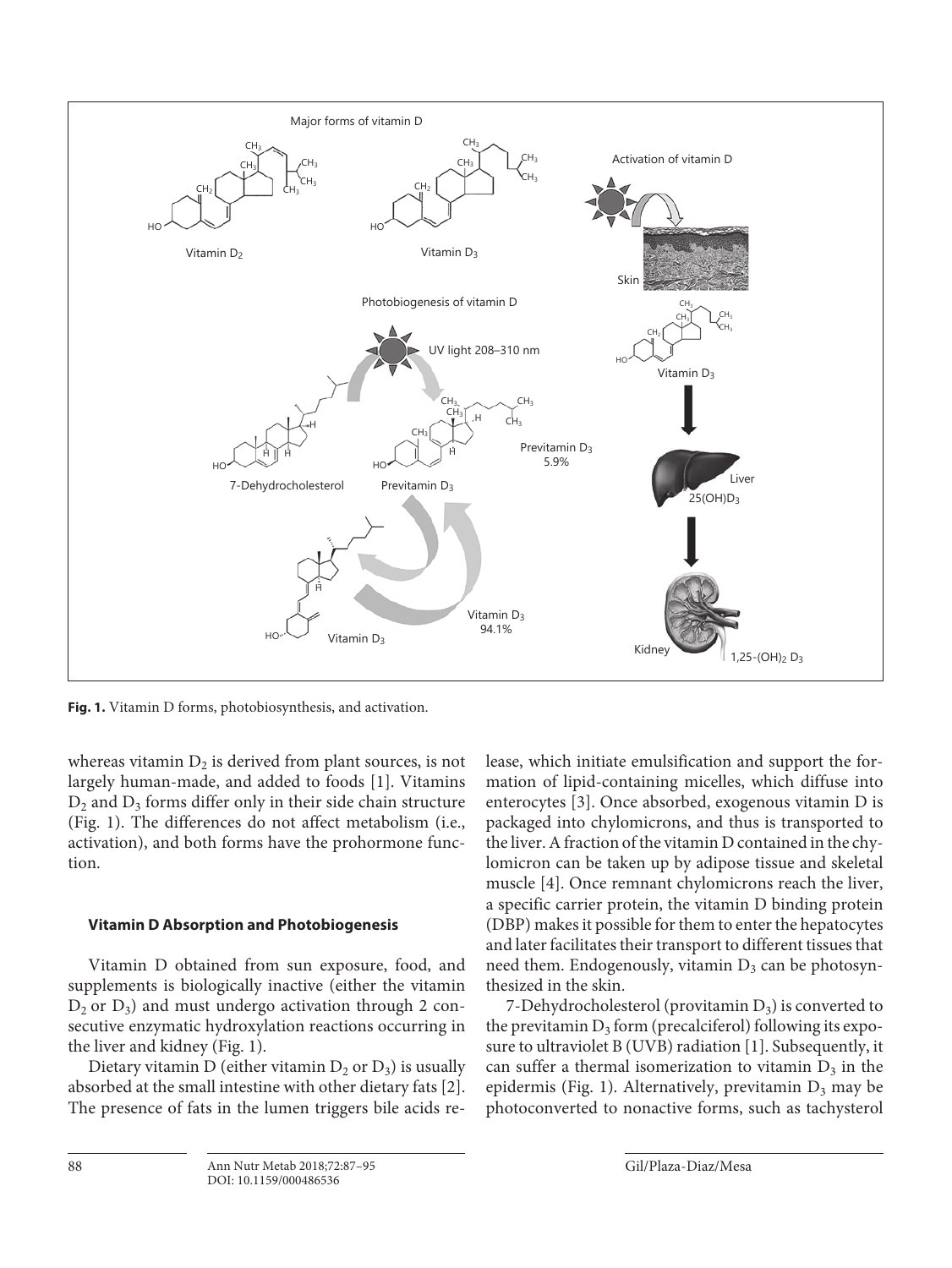and lumisterol, which may exert different biological activities [5]. The production of vitamin  $D_3$  in the skin is due to the extent and quality of the UVB radiation reaching the dermis as well as the availability of 7-dehydrocholesterol and the characteristics of the skin.

# **Liver and Renal Metabolism of Vitamin D to the Active Hormonal Form**

Once vitamin D enters the circulation through the skin or from the lymph, it is cleared by the liver or storage tissues within a few hours. In the liver, precalciferol is rapidly hydroxylated by the 25-hydroxylase, a cytochrome P450 enzyme, (mainly the CYP2R1), which forms 25-hydroxyvitamin D $(25(OH), D;$  calcidiol), through an unregulated process [6]. Once synthesized, DBP-bound 25(OH) D is secreted into blood and requires a renal hydroxylation to obtain the active form 1α,25 dihydroxyvitamin D (calcitriol). The average plasma life of 25(OH)D is around 3 weeks; this is what makes serum levels of this 25(OH)D indicative of the body vitamin D storage and status.

When calcitriol is required due to a lack of calcium or phosphate, 25(OH)D is 1α-hydroxylated in the kidney forming the physiologically active form  $1,25(OH)_2D$ . This reaction is catalyzed by the 25(OH)D 1α-hydroxylase enzyme, which is another CYP450-dependent system (CYP27B1) [7]. This step occurs in the mitochondria of the proximal convoluted tubule cells, and is very tightly regulated by blood calcium and phosphate levels through parathyroid hormone (PTH) and the fibroblast growth factor 23 (FGF-23) [8]. Furthermore,  $1,25(OH)_2D$  can act as a suppressor of CYP27B1, although the mechanism is not fully understood. Vitamin D can be stored in the adipose tissue, this accumulation being higher in obese than in normal weight subjects, but this stored vitamin D is not readily available, since it is not released when needed [9].

#### **Inactivation and Excretion of Vitamin D**

The CYP450 24-hydroxylase is present in the proximal convoluted tubule cells and in all target cells, expressing the vitamin D specific receptor (VDR). Calcitriol induces its own destruction by stimulating the 24-hydroxylase, which is also responsible for the degradation of its precursor, 25(OH)D<sub>3</sub>. Several oxidation reactions follow this 24-hydroxilation and sometimes the conjugation with glucuronic acid, thereby forming a number of compounds excreted through the bile [6]. The renal excretion is usually very low (<5%). The DBP-vitamin D complex may be filtrated at the glomerulus and specifically re-uptaken in a process mediated by a DBP-specific cubilinmegalin receptor system [10].

#### **Regulation of Vitamin D Metabolism**

Regulation of calcitriol depends on the balance between 1α-hydroxylase and 24-hydroxylase activities. Both enzymes are rigorously regulated by serum calcium, calcitriol, and phosphate levels. Under low serum calcium conditions, or low levels of vitamin D, PTH secreted by the parathyroid glands stimulates the synthesis of the 1α-hydroxylase, resulting in the increase of  $1,25(OH)_{2}D$ activation [11]. PTH also inhibits 24-hydroxylase [12], and can induce osteoclast and osteocytes synthesis of the FGF-23, which acts by reducing the expression of renal sodium-phosphate transporters [13]. FGF-23 can also adjust vitamin D homeostasis by suppressing renal expression of 1α-hydroxylase and inducing 24-hydroxylase, thus reducing serum calcitriol levels and subsequently serum calcium under hyperphosphatemia conditions [14].

# **Classical Action of Vitamin D: Regulation of Calcium and Phosphate Homeostasis.**

Calcitriol participates in the regulation of plasma ionized calcium and phosphate levels by acting on their intestinal absorption, renal excretion, and calcium bone mobilization as described below (Fig. 2). When serum calcium levels decrease, PTH secretion is stimulated and activates calcitriol synthesis. Both PHT and calcitriol stimulate calcium renal reabsorption and mobilization from bones (bone resorption).

In contrast, if serum calcium levels rise, PTH secretion drops, leading to a decrease of calcitriol and calcium mobilization. Indeed, if serum calcium levels become too high, the parafollicular cells of the thyroid secrete calcitonin, which block calcium mobilization from the bone and stimulate calcium and phosphorous excretion [15], contribute to keep calcium levels within the normal range.

Calcitriol acts directly on 3 target tissues with the aim of maintaining optimal serum calcium levels. In addition, through VDR, calcitriol suppresses parathyroid gene expression and parathyroid cell proliferation, reinforcing its direct action on increasing serum calcium levels [16].

The first target organ is the intestine (without PTH mediation); here calcitriol stimulates intestinal calcium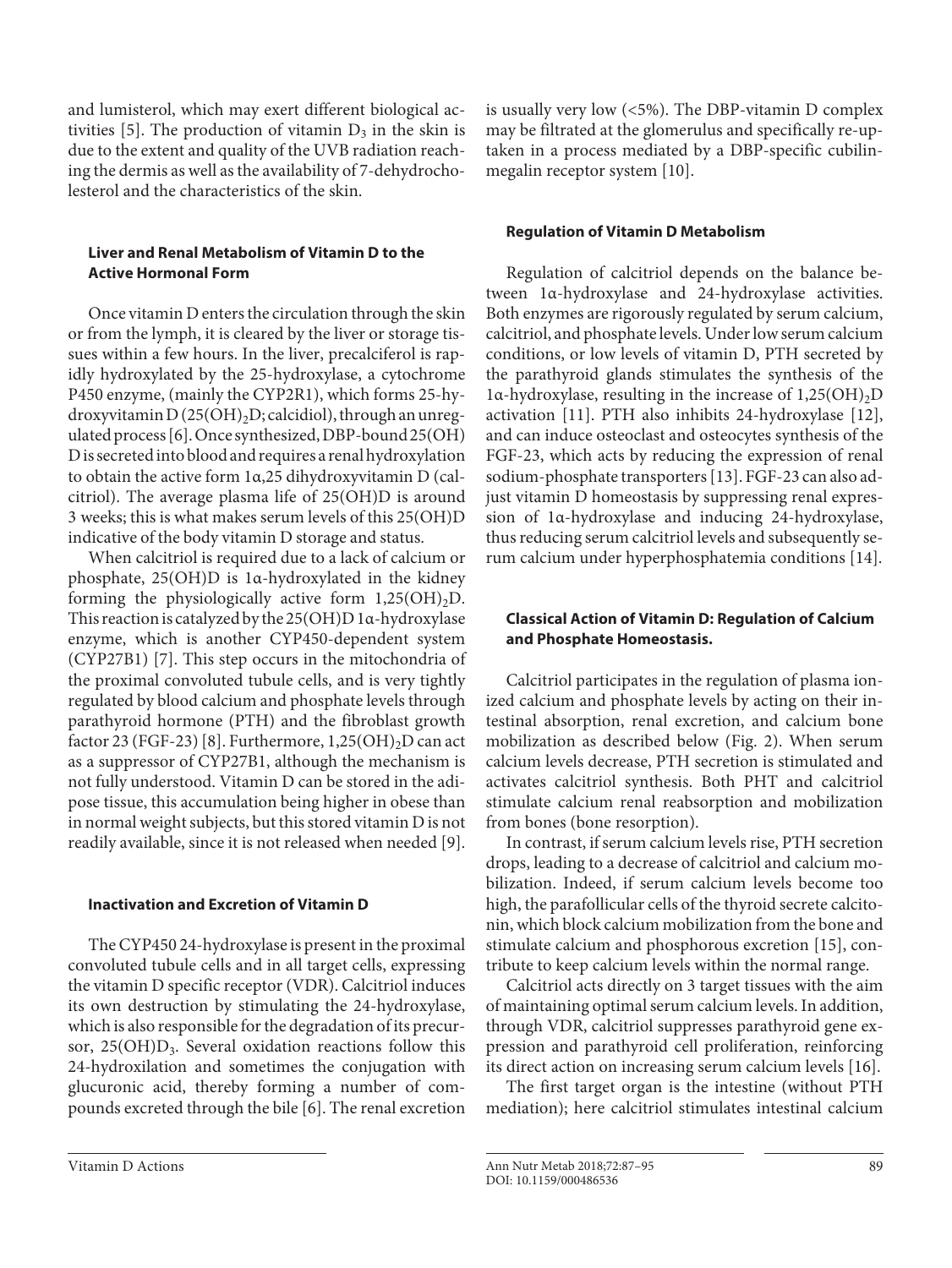

**Fig. 2.** Vitamin D classic actions in the bone system.

absorption that depends on its presence in the diet, intestinal solubility, and intestinal absorption capacity, which is the result of the balance between transcellular and paracellular intestinal absorption [2]. When calcium intake is high, paracellular transport will be sufficient [17]. Transcellular transport involves 3 phases: (1) entrance of calcium through specific calcium channels (such as TRPV6) present in membranes of the brush border; (2) intracellular transport mediated by calbindin; and (3) calcium active transport to the blood stream at the basolateral surface mainly mediated by specific carriers [2, 14, 17].

The second organ are the kidneys; calcitriol with PTH encourages the renal distal tubule reabsorption of calcium. Calcitriol influences (1) calcium entrance through the apical membrane; (2) calbamicin-mediated calcium diffusion; and (3) active transport thought the basolateral membrane [18]. Vitamin D inhibits phosphate reabsorption indirectly by increasing FGF-23 osteocytes expression, and directly by inducing α-klotho (FGF-23 co-receptor) [14].

The third target tissue is the bone. Calcitriol mobilizes calcium from bone, a process requiring PTH [19]. When serum calcium levels decrease, PTH-dependent calcitriol activation prompts the formation and VDR-mediated differentiation of osteoclasts. This activation induces the mobilization of calcium from the bone by stimulating the

secretion of the receptor activator for nuclear factor kappa-B ligand, which, in turn, is responsible for osteoclastogenesis and bone resorption [20]. At the same time, vitamin D inhibits mineralization through the increase of pyrophosphate levels and osteopontin [21]. Calcitriol promotes bone formation and growth, by activating chondrocyte differentiation, and increasing serum calcium and phosphate levels. Thus, vitamin D deficiency results in inadequate mineralization of the skeleton, and when low vitamin D levels are maintained, bone growth plates cannot be mineralized due to calcium and phosphate depletion [22, 23].

# **Mechanisms of Action of Vitamin D**

The mechanism of action of the calcitriol is mediated by the VDR, which belongs to a subfamily of nuclear receptors that act as transcription factors into the target cells after forming a heterodimer with retinoid X receptor (RXR). Once dimerized, the complex binds to the VDR element, in the promoter regions of target genes or at distant sites, to positively or negatively regulate their expression [24]. As the VDR has been found in virtually all cell types [25], it may explain its multiple actions on different tissues [26].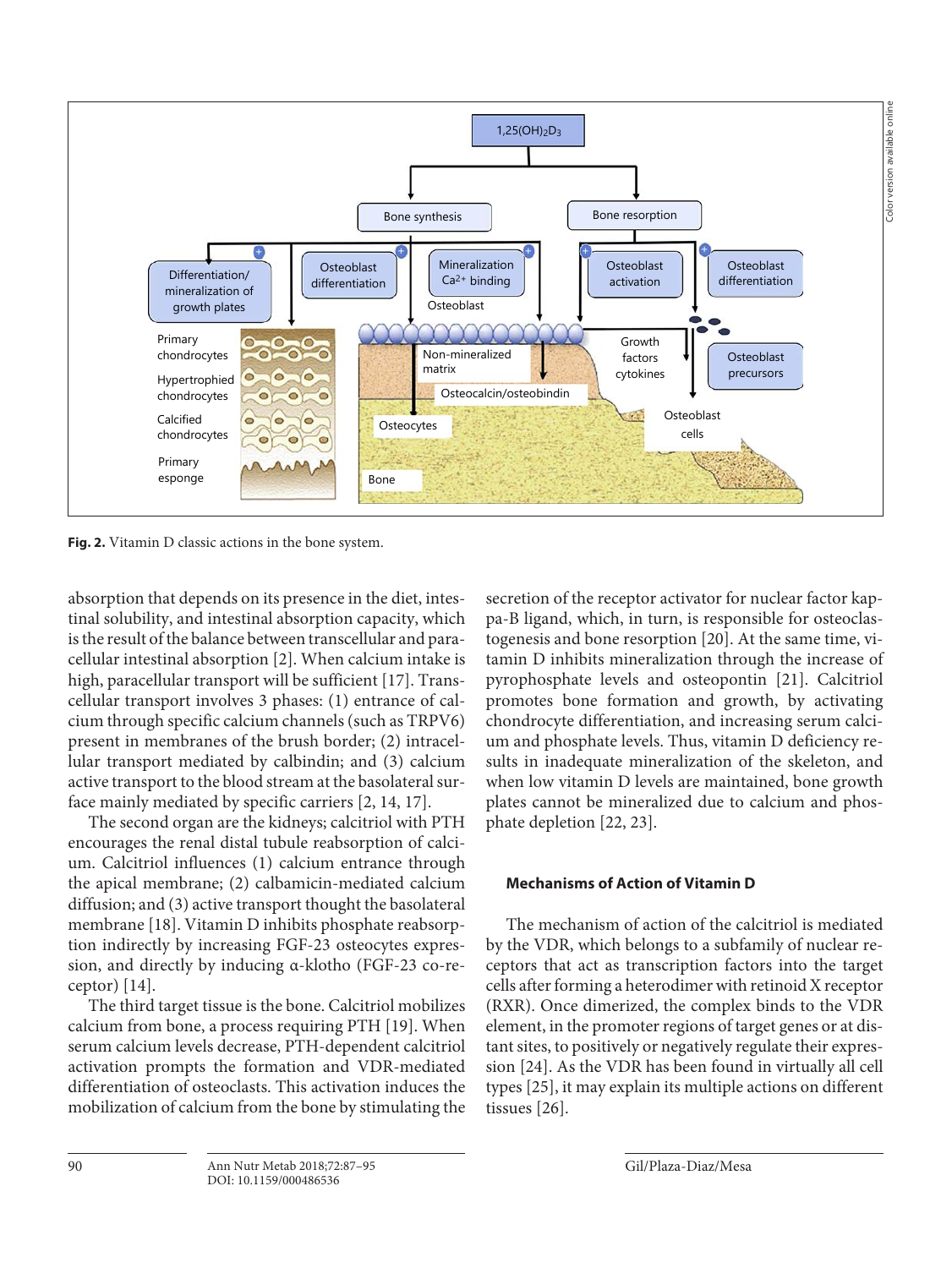

**Fig. 3.** Molecular mechanism of action of vitamin D. CBP/p300; CREB-binding protein binding protein p300, PCAF; P300/CBP-associated factor, SRC, steroid receptor coactivators.

Besides  $1,25(OH)<sub>2</sub>D<sub>3</sub>$ , the VDR-RXR dimer can associate with other molecules as the p160 coactivators family of steroid receptor coactivators 1, 2, and 3, that have histone acetylase (HAT) activity, and are primary coactivators that bind to the AF2 domain of liganded VDR [27]. Members of p160 family recruit proteins as secondary coactivators, such as CBP/p300, which also have HAT activity, resulting in a multi-subunit complex that modifies chromatin and destabilizes histone/DNA interaction [28]. The modification of histones occurs not only by acetylation, but also through methylation [27]. Liganded VDR interacts with basal transcription factors (TFIIB and several TATA DNA box binding protein-associated factors). VDR-intermediated transcription is facilitated by the mediator, a multi-protein complex that functions through the recruitment of RNA polymerase II and promotes the formation of the preinitiation complex [29] (Fig. 3).

There is increasing evidence that specific CAAT enhance binding protein (C/EBP) family members may be key mediators of  $1,25(OH)<sub>2</sub>D<sub>3</sub>$  action. C/EBP is induced by  $1,25(OH)<sub>2</sub>D<sub>3</sub>$  in kidney and osteoblastic cells and cooperates with  $1,25(OH)_2D_3$  and VDR in enhancing *Cyp24a1* and *Bglap* genes transcription [30]. C/EBP and VDR cooperate in the transcriptional regulation of the human antimicrobial peptide cathelicidin in lung epithelial cells, and Runx2 and VDR collaborate in the transcriptional regulation of mouse osteopontin in osteoblastic cells [30]. C/EBP, Runx2, and VDR all contribute to the control of matrix metalloproteinase 13 gene transcription [31]. The SWI/SNF complexes contribute to transcriptional activation by VDR. C/EBP recruits the SWI/SNF complex to promote  $1,25(OH)_2D_3$  induction of *Cyp24a1* and *Bglap* transcription [32] (Fig. 3).

Low-affinity nutritional VDR ligands including curcumin, polyunsaturated fatty acids, and anthocyanidins initiate VDR signaling, whereas the longevity factors resveratrol and sirtuin 1 potentiate VDR signaling [33]. The result of VDR genomic interactions is the transcription regulation of multiple genes, in many cases far from the *cis* site of VDR binding. However, in a few cases, VDR can exert a regulatory action in the absence of calcitriol.

The overarching principles of  $1,25(OH)_2D_3$ -mediated gene regulation in target cells are as follows: i) VDRbinding sites are about 2,000–8,000; ii) active transcription unit is the VDR/RXR heterodimer; iii) distal-binding site location is dispersed in cis*-*regulatory modules (enhancers) across the genome; iv) VDR/RXR-binding site sequence (VDR element) is mediated by classic hexameric half-sites (AGGTCA) separated by 3 base pairs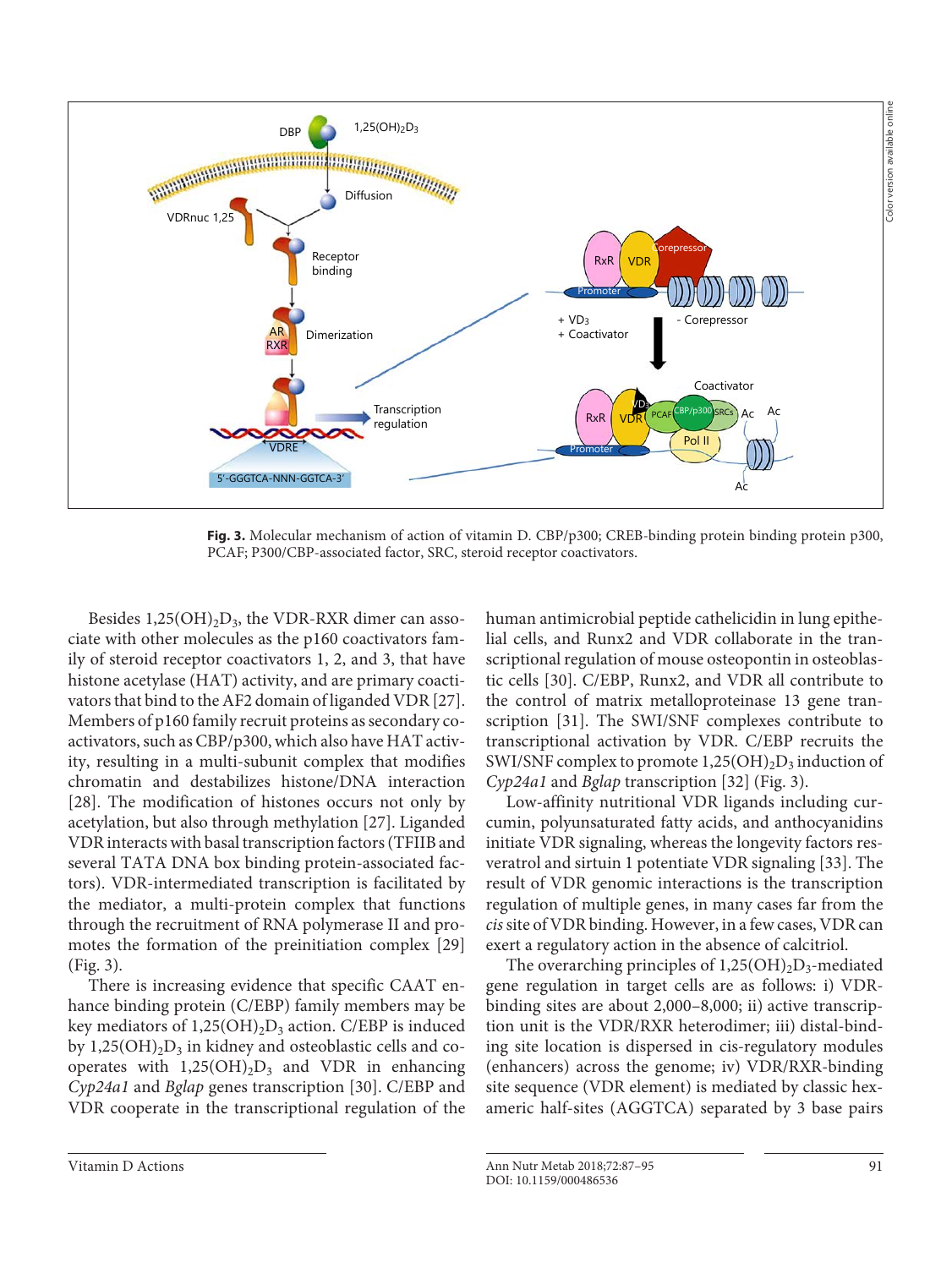and repression is mediated by divergent sites; v) DNA mode of binding is predominantly, but not exclusively,  $1,25(OH)<sub>2</sub>D<sub>3</sub>$ -dependent; vi) enhancers contain binding sites for multiple transcription factors that facilitate both independent or synergistic interaction; vii) epigenetic enhancers signatures are defined by the dynamically regulated posttranslational histone H3 and H4 modifications and selectively regulated by  $1,25(OH)_2D_3$ ; viii) and VDR-binding sites are highly dynamic, as they change during cell differentiation, maturation, and disease activation and thus have consequential effects on gene expression [34]. Some mutations in the *VDR* affect severely its functionality causing rickets resistant to vitamin D, a rare autosomic recessive disease, also known as type II rickets. Those mutations modify the binding to VDR, the nuclear location of the calcitriol-receptor complex, the binding of the VDR to the *cis* elements, or the binding of VDR to some coactivators.

#### **Novel Actions of Vitamin D**

Vitamin D regulates cell proliferation and differentiation and has a key role in the responses of the immune and nervous systems. In fact, observational studies suggest that high serum concentrations of vitamin D protect against cardiovascular disease (CVD), diabetes, and colorectal cancer [35].

Evidence of extraskeletal effects of  $1,25(OH)_2D_3$  includes xenobiotic detoxification, oxidative stress reduction, neuroprotective functions, antimicrobial defense, immunoregulation, anti-inflammatory/anticancer actions, and cardiovascular benefits [27]. The first evidence of novel activities of the vitamin D hormone was the demonstration that VDR was present in other tissues like keratinocytes, promyelocytes, monocytes, lymphocytes, ovarian cells, islet cells of the pancreas, and so on. [26].

#### **Vitamin D and Cell Proliferation and Differentiation**

Calcitriol and VDR have been shown to control the expression of genes associated with cellular proliferation and differentiation, suggesting a key role in cancer prevention. There is some evidence that vitamin D levels provide a protective status to lower the risk of cancer. Some analyses on publications of colon, breast, prostate, and ovarian cancer revealed that in numerous cases, vi $t_{\text{amin}}$   $D_3$  levels correlated with reduced incidence of cancer [36]. Conversely, other studies suggest no or only weak evidence for a link between vitamin D levels and cancer protection, and there are examples where high vitamin D levels may actually increase risk (pancreatic cancer) [37].

Preclinical studies show that calcitriol and its analogs have antitumor effects *in vitro* and *in vivo* through multiple mechanisms including the induction of cell cycle arrest, apoptosis, differentiation, and the suppression of inflammation, angiogenesis, invasion, and metastasis [38].

The first demonstration that vitamin D was related to the terminal differentiation of promyelocytes to monocytes was reported in 1981 [39]. Recently, calcitriol and several structurally related members of the vitamin D class of seco-steroids have demonstrated the ability to regulate the hedgehog (Hh) signaling pathway, responsible of tissue differentiation during embryogenesis and maintenance of stem cell populations in certain adult tissues.

In fact, dysregulation of Hh signaling results in its constitutive activation and uncontrolled cellular proliferation and multiple mechanisms through which aberrantly activated Hh signaling contributes to tumor formation, growth, and metastasis [40]. Cross talk mechanisms between vitamin D/VDR signaling and the Hh pathway have not been well defined; however, evidence suggests that their interactions may play an important physiological role, primarily in proper skin homeostasis and the oncogenic development of basal-cell cancer, which is the most common type of skin cancer. These mechanisms include the transcriptional control of Hh pathway components by VDR as well as the ability of vitamin D ligands to directly modulate Hh pathway target genes [40]. To maintain tight control over calcitriol-mediated differentiation, keratinocytes are capable of expressing all the enzymatic machinery necessary to produce and metabolize calcitriol. The levels of active CYP27A1 and CYP27B1 in keratinocytes are controlled by multiple factors including calcium levels, calcitriol concentration, UVB radiation, and stage of cellular differentiation, suggesting that the levels of calcitriol produced are tightly regulated at multiple stages [41].

Multiple studies have demonstrated the chemo-preventative and chemotherapeutic properties of both calcitriol and VDR in skin. Prolonged UVB radiation damages keratinocyte DNA, primarily through the formation of mutagenic cyclobutane pyrimidine dimers (CPDs). Direct topical administration of calcitriol or its analogues protected against CPD formation and increased CPD clearance [42].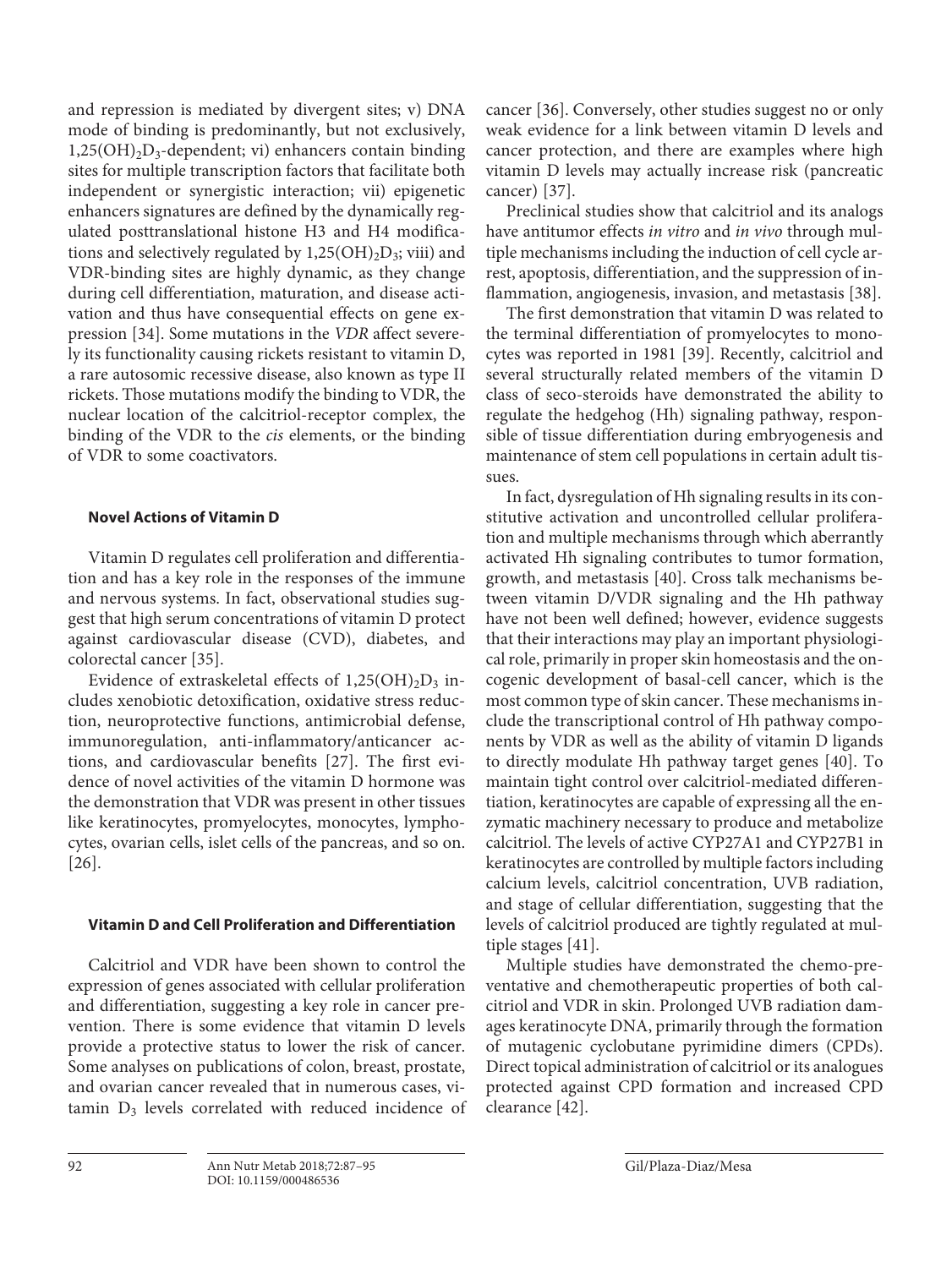

**Fig. 4.** Vitamin D effects on innate and adaptative immunity. CYP, cytochrome; MØ, macrophage; T<sub>H</sub>, T-helper cell; TLR, toll-like receptor;  $T_{REG}$ , T regulatory cell, VDR, vitamin D receptor.

#### **Vitamin D and the Immune System**

 $1,25(OH)<sub>2</sub>D<sub>3</sub>$  has important immunomodulatory actions, namely, the enhancement of the innate immune system and inhibition of the adaptative immune responses, associated with an increased synthesis of interleukin (IL)-4 by T helper (Th)-2 lymphocytes and the upregulation of regulatory T lymphocytes (T-reg). In fact, different types of immune cells, for example, dendritic cells (DC), macrophages, and T and B lymphocytes express VDR and most of them are able to synthesize calcitriol through an independent regulation pathway responding to a number of proinflammatory agents as bacterial lipopolysaccharide and tumor necrosis factor alpha (TNF-α) [24].

Macrophages-derived cytokines promote Th differentiation to Th0 cells. Later, with the cooperation of some costimulatory exogenous cytokines produced by a number of antigen presenting cells (APC), namely, macrophages and DC, Th0 differentiate to Th1 or Th2 cells, which in turn regulates cell and antibody immune responses. Calcitriol can regulate the immune responses in secondary lymphoid organs as well as in target organs through a number of mechanisms (Fig. 4).

# *Regulation of the Innate Immune Response by DC and Macrophages*

Calcitriol increases the defense capacity of macrophages inducing their differentiation, phagocytic capacity, and antimicrobial activity (increasing the expression of cathelicidins). Moreover, calcitriol inhibits the proliferation of monocytes, and promotes the differentiation of monocytes to macrophages, these effects being mediated by the upregulation of Fc surface cell receptors and by an increase in cell respiration. In addition, calcitriol inhibits DC proliferation, maturation, as well as their immunostimulatory properties leading to the induction of T-reg cells. Consequently, vitamin D deficiency results in a less tolerogenic status to foreign antigens [26, 27].

# *Inhibition of the Pro-Inflammatory Response of APC*

Calcitriol inhibits the expression of APC cytokines, namely, IL-1, IL-6, IL-12, and TNF-α and decreases the expression of a set of major histocompatibility complex class II cell surface proteins in macrophages, and the development of proinflammatory Th1 and Th17 cells, while inducing T-reg and Th2 cells, which in turn downregulate the activity of Th1. Thus, calcitriol inhibits the production of IL-12 and stimulates the production of IL-10, while downregulating the expression of some costimula-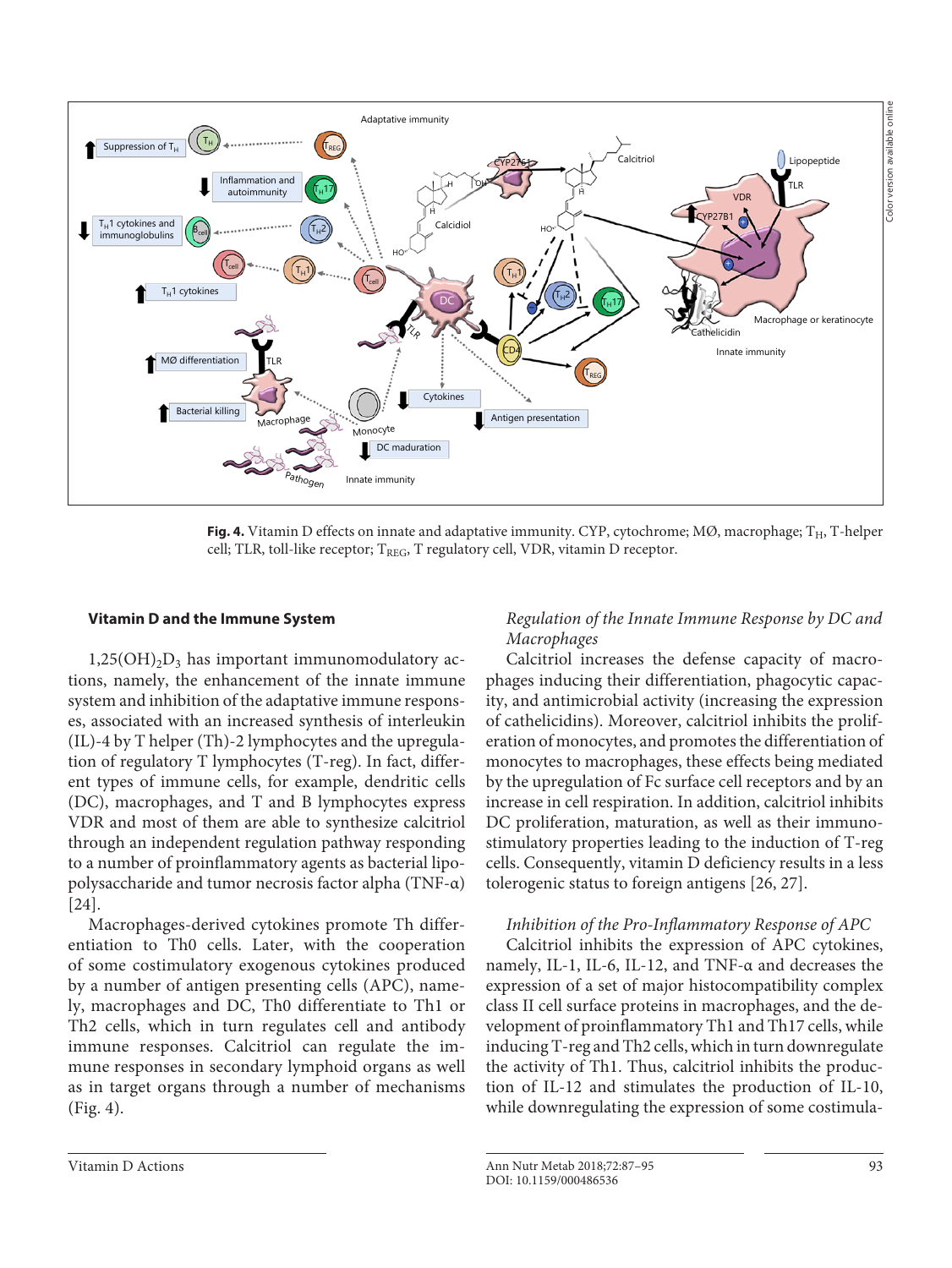tory molecules, for example, clusters of differentiation (CD) CD40, CD80, and CD86, required for the activation of DC and other APC, leading to Th1 inhibition. Additionally, calcitriol acts directly on T cells inhibiting the secretion of IL-2, a cytokine essential for lymphocyte clonal expansion, and interferon gamma [26, 27].

Calcitriol also inhibits B cell differentiation and antibody production. Additionally, it inhibits the apoptosis of enterocytes and promotes the synthesis of antimicrobial peptides, and reduces the proliferation of keratinocytes in psoriasis, favoring cell differentiation in both cases [26, 27].

#### **Vitamin D and CVD**

Experimental studies have established that calcitriol and VDR are critical regulators of the structure and function of the heart. In addition, clinical studies have associated vitamin D deficiency with CVD. Emerging evidence demonstrates that calcitriol is highly involved in CVDrelated signaling pathways, particularly the Wnt signaling pathway. Addition of calcitriol to cardiomyocyte cells demonstrated the (i) inhibition of cell proliferation without promoting apoptosis; (ii) decreased expression of genes related to the regulation of the cell cycle; (iii) promotion of the formation of cardiomyotubes; (iv) induced expression of casein kinase-1-α1, a negative regulator of the canonical Wnt signaling pathway; and (v) increased expression of noncanonical Wnt11, which has been recognized to induce cardiac differentiation during embryonic development and in adult cells [43].

# **Neuroprotective Effects of Vitamin D**

Vitamin D metabolites naturally pass through the blood-brain barrier, giving them access to neuronal and glial cells. Therefore, a number of roles for vitamin D have been observed in various neurological/neuromuscular disorders [44]. It has also been proposed that microglia within the central nervous system can generate calcitriol *in situ* and this might represent an antitumor response. Calcitriol can inhibit the synthesis of inducible nitric oxide synthase, leading to upregulation of glutathione; thus it could play a role in neuroprotection or neuromodulation [34].

There is widespread expression of the VDR in the brain of adult rodents, with high levels found in sensory, motor, and limbic systems, suggesting a role for vitamin

D throughout life. Expression of functional VDRs within both neurons and glia of the adult hippocampus provide further evidence for vitamin D's importance in the adult central nervous system. In the human brain, both VDR and 1α-hydroxylase, the enzymes required for calcitriol production, have been observed to be in high levels in the substantia nigra, suggesting a potential link between this vitamin and the dopamine neuron population linked with Parkinson's disease [26, 34].

# **Antiaging Activity of Vitamin D**

Many of the health span advantages conferred by  $1,25(OH)_{2}D_{3}$  are related to its induction of  $\alpha$ -klotho, a renal hormone that is an antiaging enzyme/coreceptor that protects against skin atrophy, osteopenia, hyperphosphatemia, endothelial dysfunction, cognitive defects, neurodegenerative disorders, and impaired hearing [33]. Together,  $1,25(OH)_{2}D_{3}$  and  $\alpha$ -klotho maintain the molecular signaling systems that promote growth (p21), development (Wnt), antioxidation (Nrf2/FOXO), and homeostasis (FGF-23) in tissues crucial for normal physiology, while simultaneously guarding against malignancy and degeneration [45]. Hence, VDR liganded to  $1,25(OH)<sub>2</sub>D<sub>3</sub>$  regulate the expression of set of genes related to health span, with the α-klotho target playing a key role in the facilitation of health span by delaying the chronic diseases of aging.

# **Disclosure Statement**

The authors declare no conflicts of interest related to the present article.

**References**

- 1 Valero-Zanuya M, Hawkins-Carranza F: Metabolism, endogenous and exogenous sources of vitamin D. Rev Esp Enferm Metab Oseas 2007;16:63–70.
- 2 Silva MC, Furlanetto TW: Intestinal absorption of vitamin D: a systematic review. Nutr Rev 2018;76:60–76
- 3 Mulligan GB, Licata A: Taking vitamin D with the largest meal improves absorption and results in higher serum levels of 25-hydroxyvitamin D. J Bone Miner Res 2010;25:928–930.
- 4 Compston JE, Merrett AL, Hammett FG, Magill P: Comparison of the appearance of radiolabelled vitamin D3 and 25-hydroxy-vitamin D3 in the chylomicron fraction of plasma after oral administration in man. Clin Sci (Lond) 1981;60:241–243.